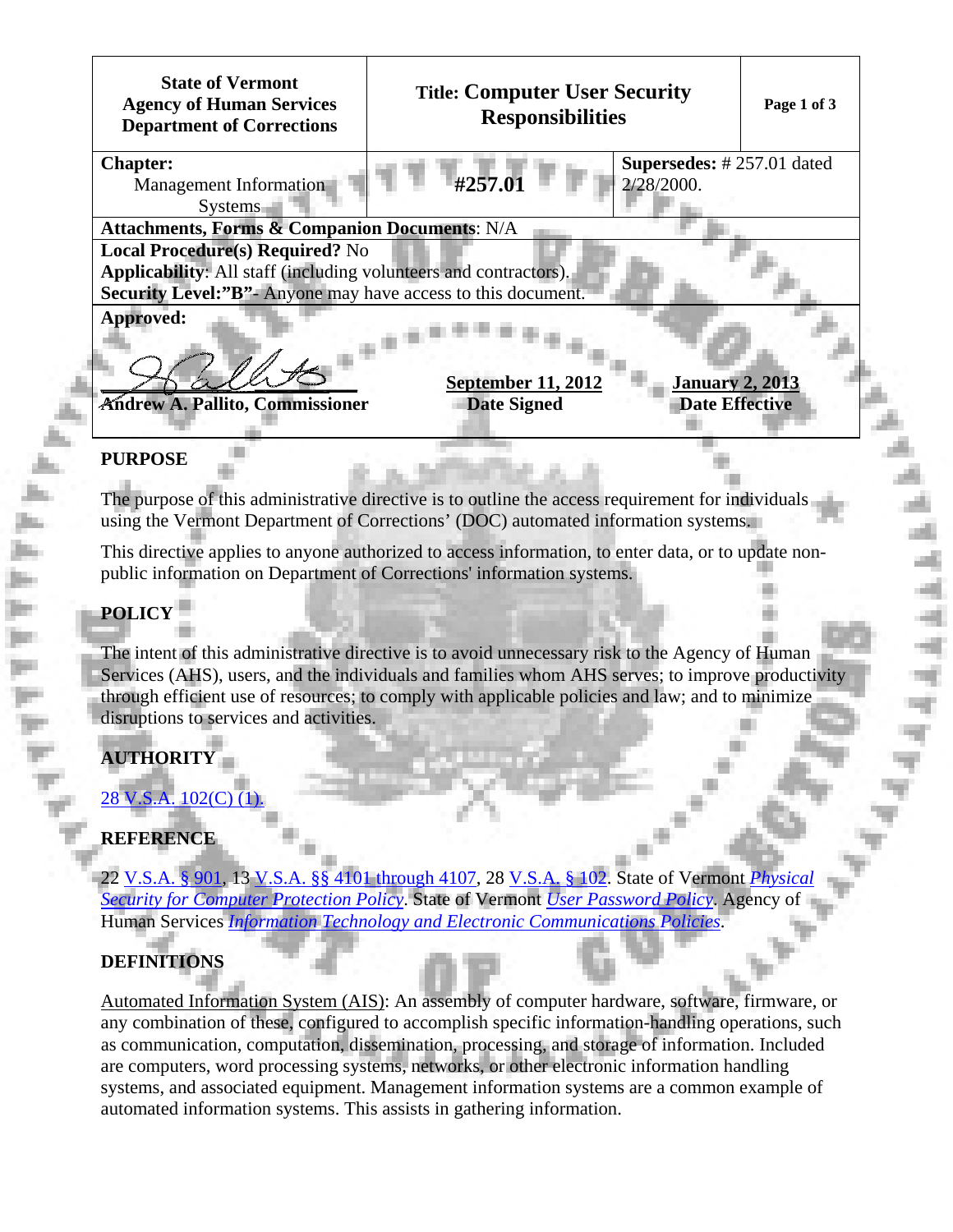Designee: In instances where there is a foreseen absence, the IT Manager may assign another IT Staff member to perform duties as outlined in this directive.

Help Desk Ticket: A request for support from IT staff though completion of an online request system.

IT: Information Technology.

IT Local Administrator/Liaison: A Department of Corrections employee designated by the local manager at their local site, who has the responsibility for assigning computer access and/or network privileges to a DOC employee, a temporary employee, or a contractor at that site.

IT Staff: State of Vermont employees designated to support business functions by providing help desk, network, database, and other related IT services.

IT Manager: An Agency of Human Services employee designated as a liaison to a specific department within the Agency.

Network Privileges: The authorization given to users that enables them to access specific resources on the network such as email, data files, applications, printers, and scanners. Network privileges also designate the type of access; for example, can data only be viewed (read only) or can they be updated (read/write). Also called "user rights," "user authorizations," "user permissions," and "user privileges."

# **PROCEDURAL GUIDELINES**

## **1. Introduction**

The Department of Corrections (DOC) maintains confidential information on its automated information systems. It is therefore required to protect those systems from unauthorized access and to maintain confidentiality and integrity of the systems and the data. Security is maintained by use of a username and password.

# **2. Physical Security**

- a. As outlined in the State of Vermont *[Physical Security for Computer Protection Policy](http://dii.vermont.gov/sites/dii/files/pdfs/Physical-Security-for-Computer-Protection.pdf)*, DOC computer workstations shall not be operated by anyone not having the authority to do so. Anyone observing such a violation shall report the incident to the local site IT Administrator/Liaison or the IT Manager.
- b. Computers shall not be left unattended with the user logged into the system. During working hours, DOC staff will ensure computers are either turned off or locked when they are not in use. While it is not necessary to turn the units off overnight, users shall log off or lock computer workstations at the end of their workday.
- c. No one other than IT staff shall connect or disconnect any device to the DOC computer network except under direction of IT staff.
- d. No one other than IT staff shall install software on DOC computers except under direction of IT staff.

#### **3. Information Technology Responsibilities**

- a. Facility Superintendents and District Managers will assign a designated staff member at their site as the IT local Administrator/Liaison, who is responsible to cover the following:
	- i. Ensure that staff members (including temporary employees and contractors) have read applicable State, Agency, and Department computer use information as listed in the Reference section of this directive prior to accessing DOC automated information systems.